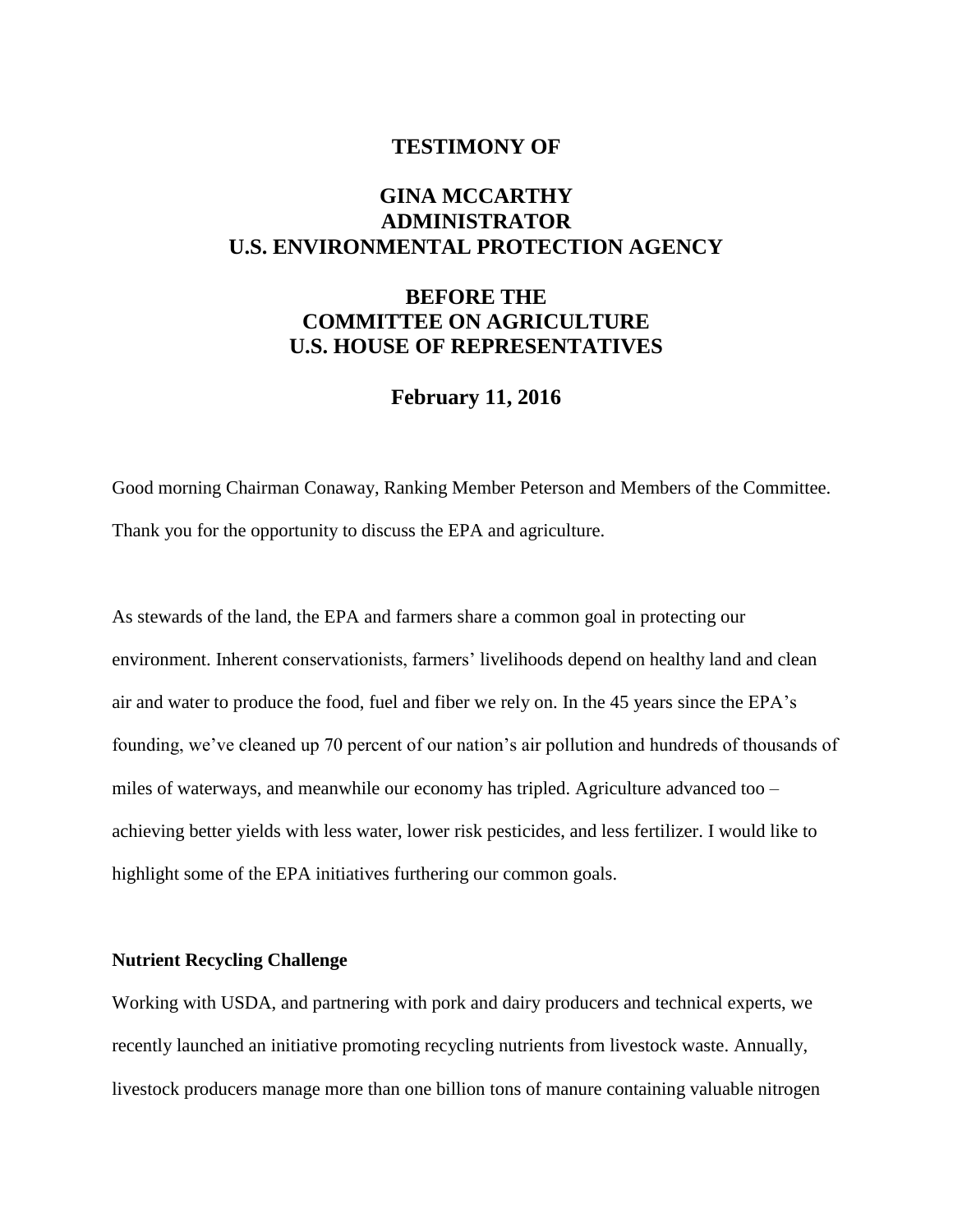and phosphorus, a resource as a renewable fertilizer, and used properly, can minimize water pollution and build healthy soils. Challenge participants will harness the power of competition, turning innovative concepts into designs, and ultimately working technologies, creating solutions that are a win for farmers, the environment and the economy.

### **Local Foods, Local Places**

The EPA also partners with USDA in the "Local Foods, Local Places" project, promoting walkable, healthy, and economically vibrant neighborhoods through farmers markets, co-ops, community gardens, and other local food enterprises. Focusing development in existing neighborhoods helps support farm economies and protect undeveloped rural lands. Last month we announced 27 new communities, serving 62 communities in 29 states since starting in 2013.

#### **Clean Water Rule**

The Clean Water Rule protects the streams and wetlands that one in three Americans rely on for drinking water, and farmers and ranchers need for their crops and livestock. As members of this committee know, recent Supreme Court rulings created uncertainty regarding the application of the Clean Water Act to streams and wetlands. In developing the rule, the EPA and the U.S. Army responded to requests to define the scope of the Clean Water Act more clearly, predictably and fairly. In doing so, the Clean Water Rule not only maintains current statutory exemptions, it expands regulatory exclusions from the definition of "waters of the United States" to make it clear that the rule does not add any additional permitting requirements on farmers and ranchers and promotes their voluntary efforts to protect and enhance clean water. We continue outreach to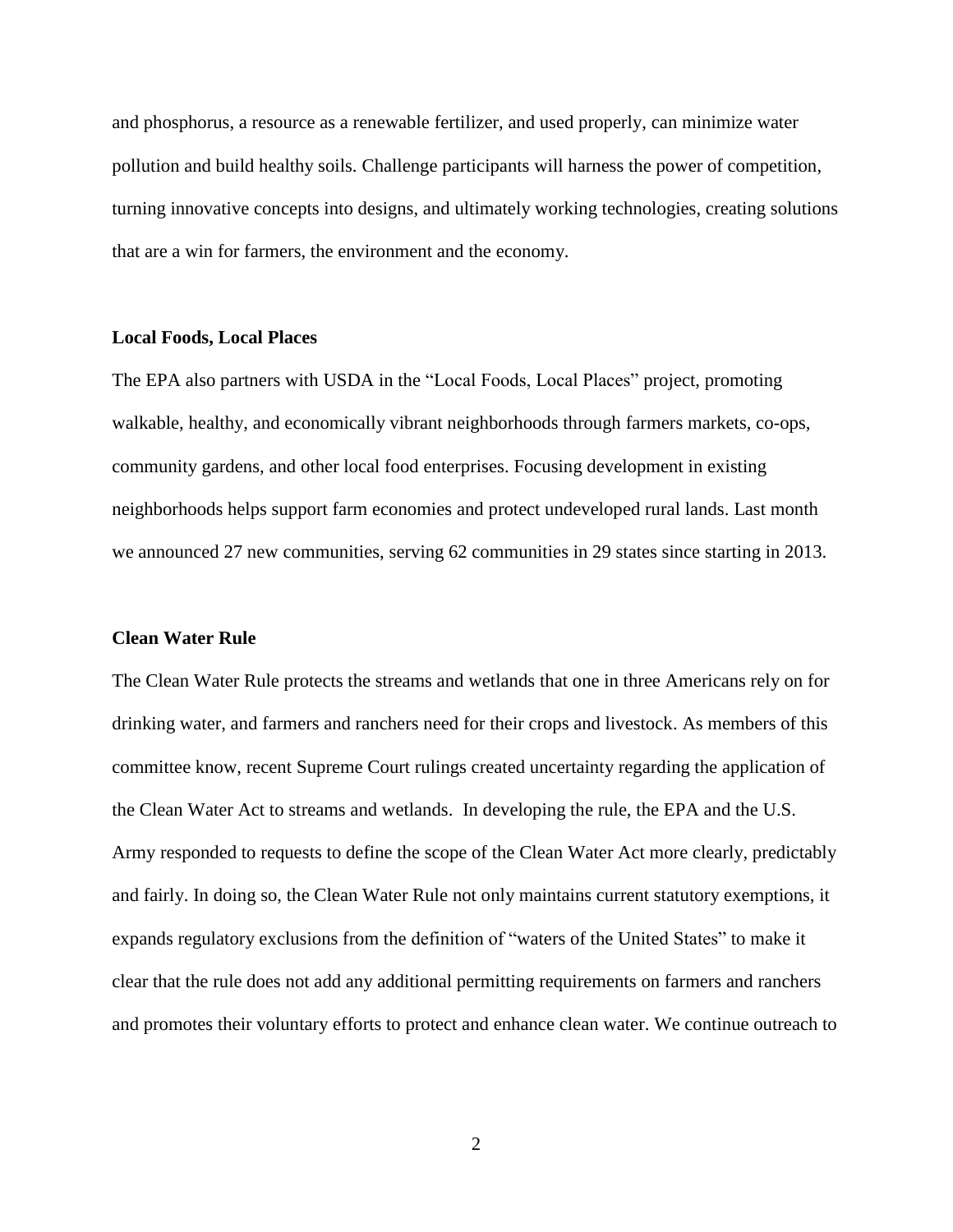the agriculture community, responding to their concerns, answering questions, and ensuring that all existing agriculture exemptions and exclusions continue to apply.

#### **Renewable Fuel Standard**

Last year, the EPA finalized volume standards for the RFS program for calendar years 2014, 2015, and 2016 and a volume requirement for biomass-based diesel for 2017. The final requirements boost renewable fuel production and provide for robust, achievable growth of the biofuels industry.

Overall, this final rule requires that total renewable standards grow by more than 1.8 billion gallons from 2014 to 2016, requiring 11 percent more biofuel production than the market produced in 2014. Our 2016 advanced biofuel standard is nearly 1 billion gallons, or 35 percent higher than 2014 actual volumes. The biomass-based diesel standards increases every year to reach 2 billion gallons by 2017, a 23 percent increase over 2014 actual volumes.

The EPA took steps to improve the administration of the RFS program and continues to approve new agricultural feedstocks, increasing the number of pathways that biofuel producers may use to qualify their biofuel under the program. We improved the quality, transparency, and efficiency of our petition review process for new biofuel pathways, clarified qualifying biofuels, and conducted lifecycle analyses on several new feedstocks. The EPA remains committed to the RFS program and meeting Congress's intent to responsibly grow renewable fuels over time.

3